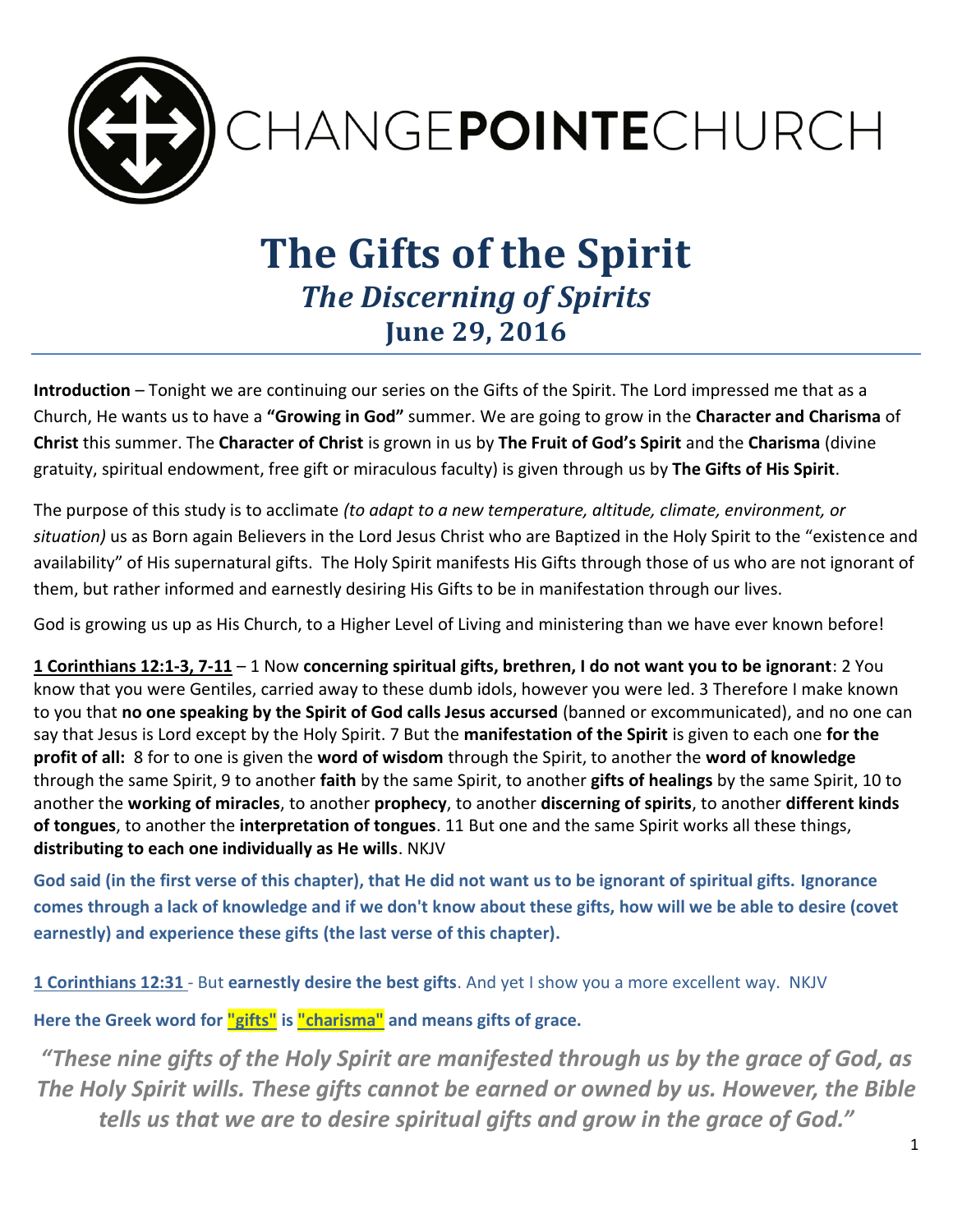- **I. There are Nine Gifts that are divided into three categories** 
	- **A. There are three revelation gifts, they reveal something**
		- **1. Word of Wisdom**
		- **2. Word of Knowledge**
		- **3. Discerning of Spirits**
	- **B. There are three Power Gifts, they do something** 
		- **1. Gift of Faith**
		- **2. Gifts of Healings**
		- **3. Working of Miracles**
	- **C. There are three Vocal Gifts, they say something**
		- **1. Gift of Prophecy**
		- **2. Divers kinds of Tongues**
		- **3. Interpretation of Tongues**

## **II. The Gifts of the Spirit are Distributed**

A. **According to the Will of God**

B. **1 Corinthians 12:11** - But one and the same **Spirit** works all these things, **distributing to each one individually as He wills**. NKJV

**C. To those who earnestly Desire them.**

D. **1 Corinthians 12:31 -** But **earnestly desire the best gifts**. And yet I show you a more excellent way.

**III. Discerning of Spirits**

**A. Discerning of Spirits is not the Gift of Discernment or fault finding of other people.** 

**B. The discerning of spirits gives us supernatural insight into the spirit world. "To Discern" means to perceive by seeing or hearing. Therefore, discerning of spirits is the same as seeing or hearing in the realm of spirits.**

**C. Discern - "a distinguishing, a clear discrimination, discerning, judging," is translated "discerning" in 1 Corinthians 12:10, of "discerning" spirits, judging by evidence whether they are evil or of God.**

**D. Spirits - a current of air, i.e. breath (blast) or a breeze; by analogy or figuratively, a spirit, i.e. (human) the rational soul, (by implication) vital principle, mental disposition, etc., or (superhuman) an angel, demon, or (divine) God, Christ's spirit, the Holy Spirit: ghost, life, spirit (-ual, -ually), mind.**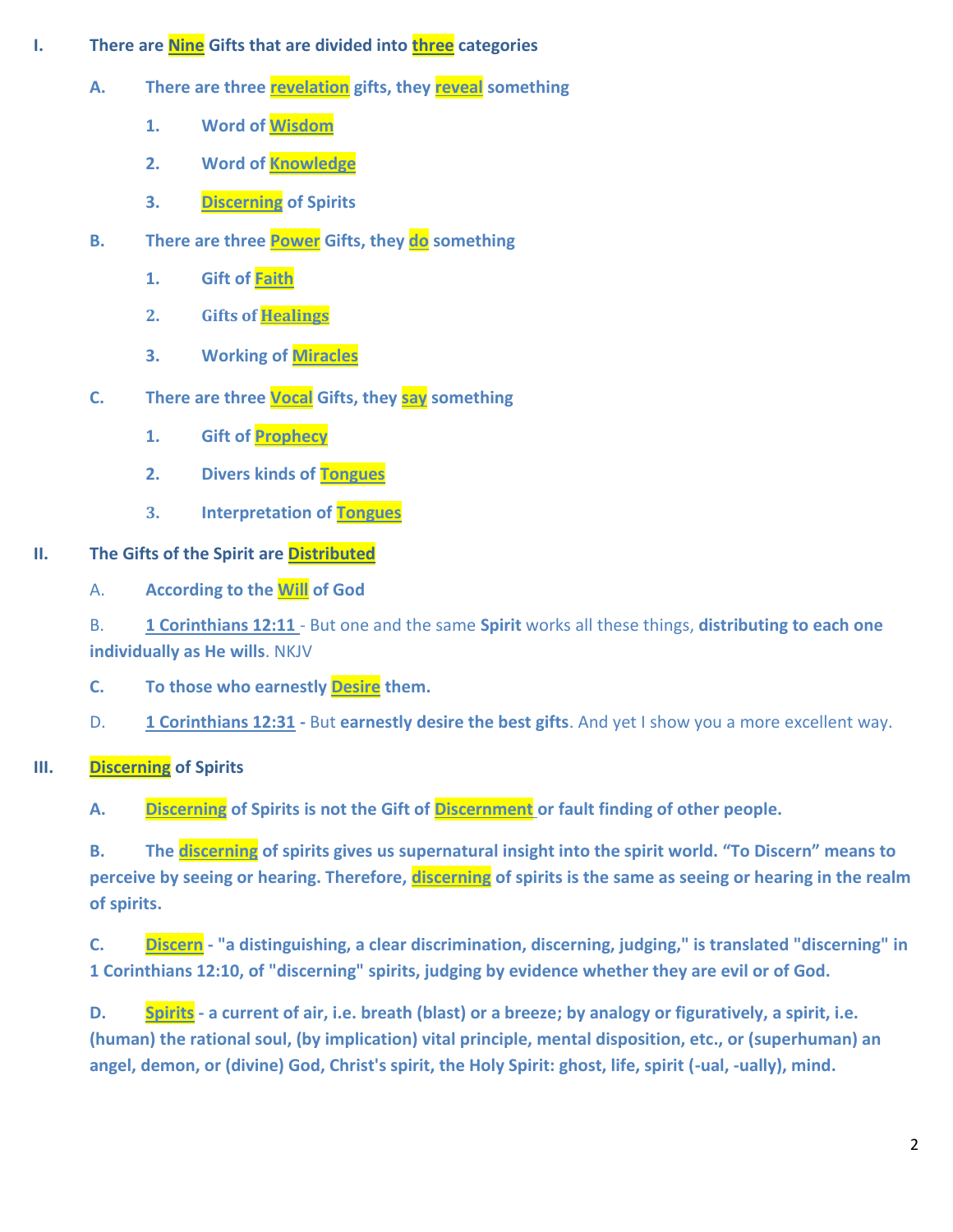**E. Discerning of Spirits deals with spirits that exist in the spirit realm, whether they are; divine, satanic or human.** 

- **IV.** Discerning of Spirits **operates** in the following ways.
	- **A. To see people as they actually are.**

**1. Identifying between Gods children and Satan's children or seeing that someone has an unclean spirit.** 

- **2. It helps to detect demonic activity in the life of a person.**
- **3. It clearly identifies different positive or negative characteristics of the human spirit.**
- **4. It discerns a bitter, fearful, depressed, tormented or broken spirit.**
- **B. To be able to distinguish between different spirits**
	- **1. The Holy Spirit**
	- **2. Angels**
	- **3. Fallen angels**
	- **4. Evil spirits and demons**
	- **5. Human spirits**
- **V. Scriptures describing or showing, the Discerning of Spirits in Action.** 
	- A. **Discerning the similitude of God**

**1. John 4:24 - God is Spirit, and those who worship Him must worship in spirit and truth."** 

**2. Exodus 33:20-23 - 20 But He said, "You cannot see My face; for no man shall see Me, and live." 21 And the LORD said, "Here is a place by Me, and you shall stand on the rock. 22 So it shall be, while My glory passes by, that I will put you in the cleft of the rock, and will cover you with My hand while I pass by. 23 Then I will take away My hand, and you shall see My back; but My face shall not be seen." NKJV** 

**3. Moses was seeing in the spirit realm. He was able to discern the similitude of God by the manifestation of discerning of spirits.** 

**4. Isaiah 6:1 - In the year that King Uzziah died, I saw the Lord sitting on a throne, high and lifted up, and the train of His robe filled the temple. NKJV**

**5. Isaiah experienced the Discerning of Spirits.**